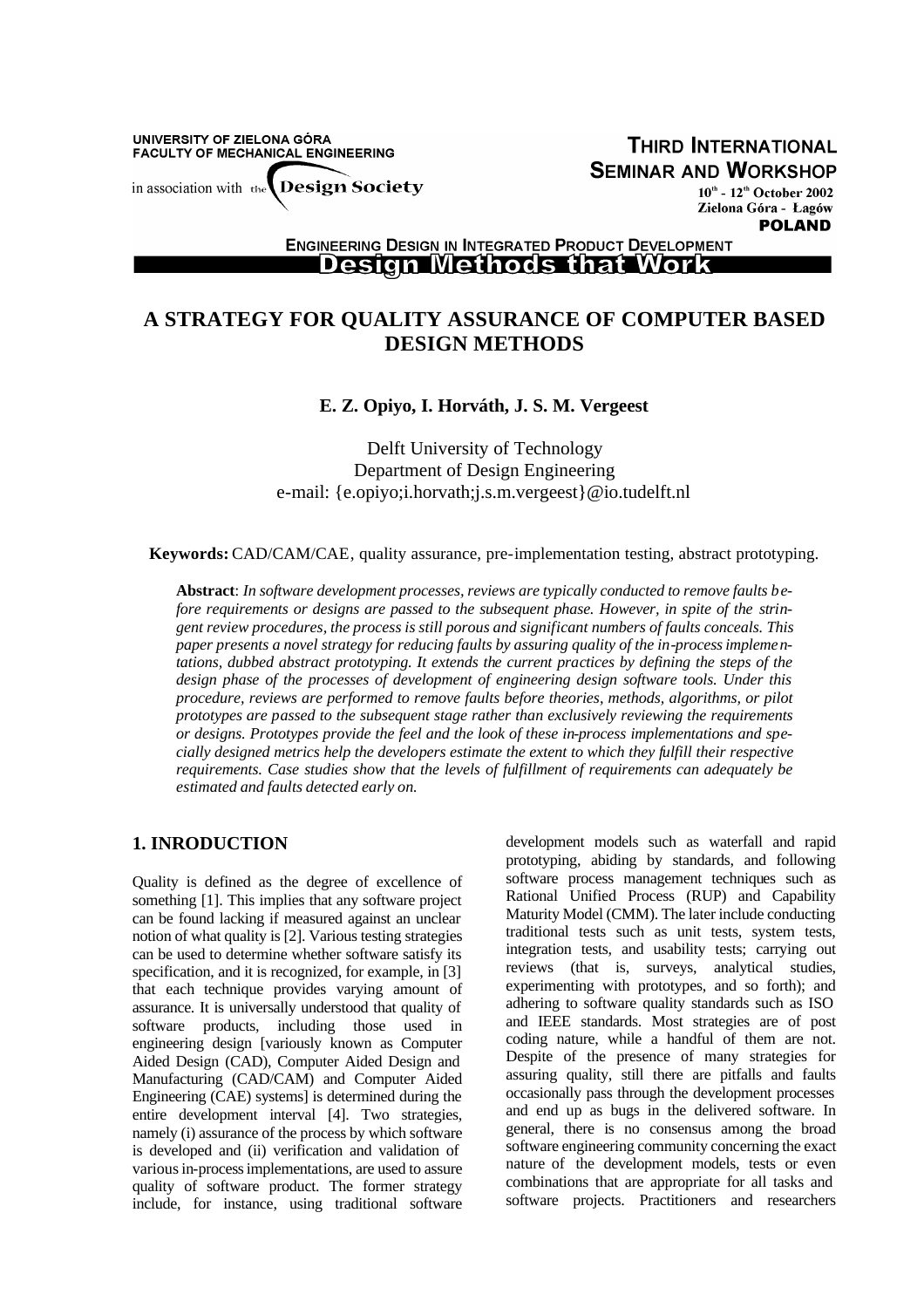concede that there is no silver bullet development model or verification and validation technique that will work for all software organizations and for all software projects  $[2]$ ,  $[5]$ ,  $[6]$ ,  $[7]$ , and  $[8]$ . It is also generally understood that bugs cannot completely be eliminated [9]. In a typical software process, the design phase accounts for a significant net additional faults [10-11], and it is tempting to suggest that there is a need for a more robust strategy for assuring quality in the design interval.

In most cases the traditional software process models are used to direct and guide software development activities. They are typically multi phased, and consist of requirements, design, implementation, testing and operation as the main phases [12-13]. One of the goals of phased development is to minimize faults in the delivered codes. Many of the faults can be traced back to the requirements or designs. Reviews are typically performed to remove faults before the requirements or designs are passed to the subsequent phase. However, the review processes are porous and still faults passes into the subsequent phases. Part of the problem is that the activities in the phases of software process models are coarsely defined and do not scale to precisely match the needs of the actual processes. The design phases are typically broad, and in the course of creating final designs, different kinds of intermediate products that can be prototyped and reviewed, and consequently contribute towards reducing faults come into the picture. One of the possible measures to improve quality of software is therefore through prototyping and review of all design phase inprocess implementations.

The CAD/CAM/CAE systems are different from other software in that they are based on engineering principles and methods. The design phase of these software tools consists of ad hoc activities such as development or specification of foundational theories, underlying methods, development of algorithms, and pilot implementation. Having known the needs and the constraints on the solutions, the developers of these software tools define features of the envisaged software and formulate or select appropriate theories for each feature. Based on the defined theories, the underlying methods are developed and reviewed. The algorithms are subsequently developed and codes for the key features of software written and tested. The initial activities of formulation of theories and methods are rather highly informal and happen intuitively. As an attempt to formalize this procedure and enable more reviews and tests to be done in the design interval, we have developed a pre-implementation testing methodology called *abstract prototyping* (abbreviated as *AP* in this article). It emulates and extends the current ad hoc practices, and defines the stages of the design phase of the processes of development of CAD/CAM/CAE software as creation or selection of theories, formulation of methods, design of algorithms, and writing codes for pilot prototypes. Based on this methodology, faults can be traced back to the requirements, theories,

methods, algorithms, or pilot prototypes rather than exclusively to the requirements or the design phase end product (namely the design document in its final form). Under this procedure, prototypes are built and reviews conducted to remove faults before the requirements, theories, methods, algorithms, or pilot prototypes are passed to the subsequent level. Specially designed metrics provides means to estimate the extent to which these design phase in-process implementations fulfill the requirements.

In this paper, we present and discuss practical case studies on the application of the AP strategy. This is preceded by a concise overview of the background research.

### **2. BACKGROUND RESERACH**

This section briefly describes of the theoretical fundamentals of AP, the methodology and software tools that have been developed to support software developers in reviewing the in-process implementations.

### **2.1. Abstract Prototyping**

In the development of CAD/CAM/CAE software, it is important to ensure that right engineering principles (theories), methods, algorithms are deployed. It is also important to detect and eliminate flaws as early as possible, preferably prior to coding. This is because if a solution concept is changed after coding, then large sections of the code may have to be rewritten. The AP concept has been developed to ensure that appropriate theories, methods and algorithms are used. It is also meant to facilitate discovery of faults at the design phase, and it provides a way for proofing the in-process implementations at the design phase, before codes are written.

#### **2.1.1. Fundamentals**

AP can be defined as the process of prototyping and reviewing the in-process implementations at the design interval. Theories, methods, algorithms and pilot prototypes are regarded as testable implementations during the conceptualization and design of CAD/CAM/CAE software. AP is a staged process, and at each stage, the key objective is to minimize the number of flaws passed to the next phase. For the initial stages - namely theories, methods, and algorithms - at these moments the codes have not yet been written, and to ensure that the in-process implementations are of sufficient quality, reviews are conducted. At the pilot prototypes stage, codes are available, and apart from reviews, there are many other well-known testing techniques that can be used to find bugs. In the framework of the AP technique, reviews are done systematically, by involving representatives of various stakeholders, broadly categorized as the developers and the users as subjects. Theories and algorithms are highly technical in-process implementations and the developers are well suited to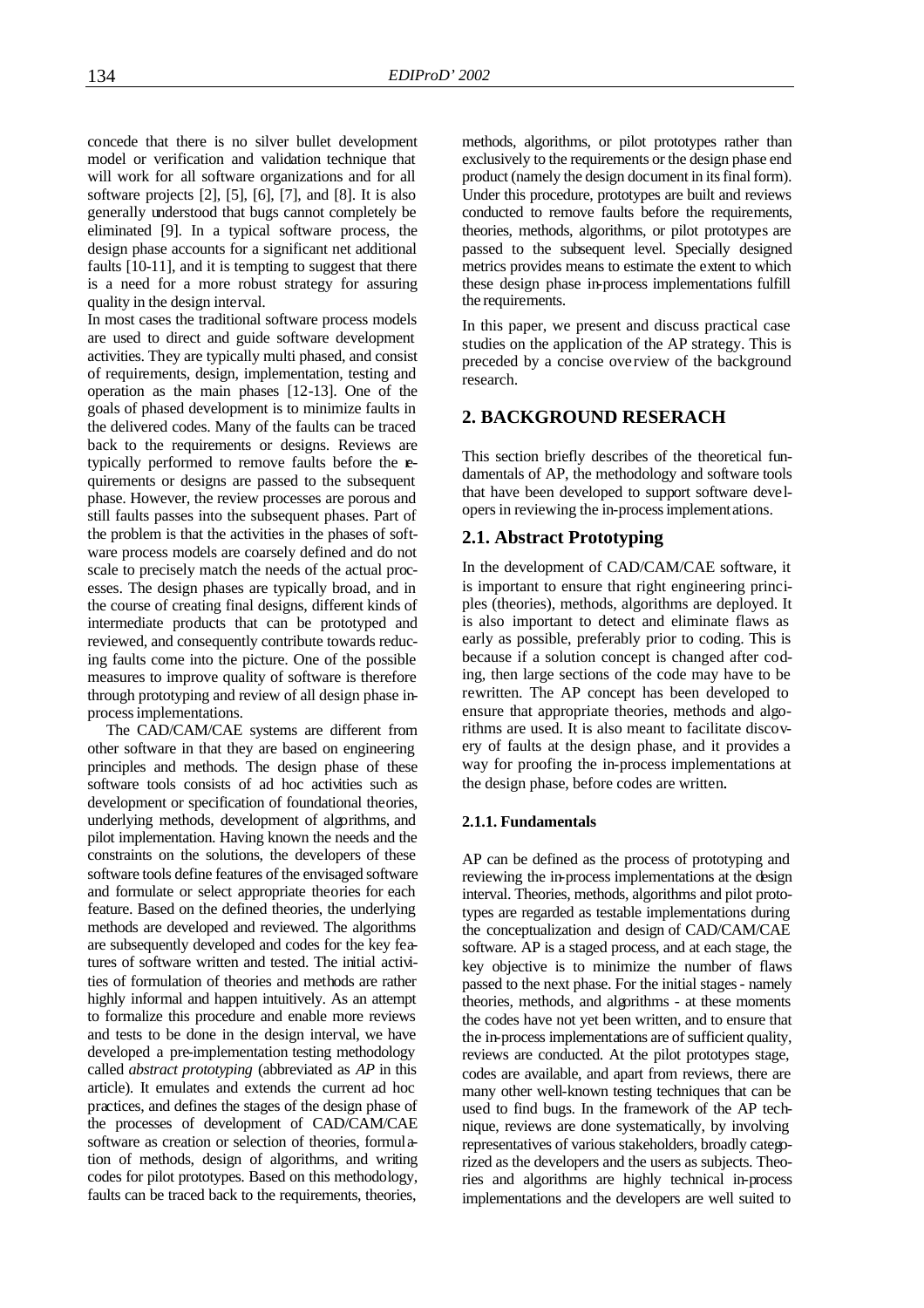serve as subjects during their reviews. On the other hand, the representatives of the users review methods and pilot prototypes, which are rather less technical and easily perceivable. Prototypes of the in-process implementations (called abstract prototypes) are built and provide the basis for discussing and clarifying the implementations. A review set-up typically consists of a panel of the representatives of the stakeholders' community, who give opinions on the implementations. The opinions are subsequently analyzed, and based on this, flaws in the in-process implementations can be identified. Then the developers rework the implementation and review it for the second time (if necessary) before the implementation is passed to the next stage (unless the re-identified faults are so severe and another rework and review is needed). The idea is to ensure that all faults are caught and eliminated as early as possible. Fig. 1 illustrates various kinds of possible transformations between acquisition of requirements and realization of the expected software product in the AP context and how various stakeholders are involved in the reviews. The main path is the Theories-Methods-Algorithms-Pilot prototypes-Expected functionality (TMAPE) path. Having known the suitable theories, they can be transformed into methods, followed by algorithms, and finally into codes for pilot prototypes or the expected functionality. The TMAPE path guides the design process through the basic preliminary guises and the building blocks of the eventual software of different natures. Obviously there are other transformation scenarios, for instance, starting straight away to write codes for the expected functionality based on theories (TE), methods (TME), or algorithms (TMAE) and vice versa. There are also short cuts such as, writing codes for the expected functionality exclusively based on methods (ME), algorithms (AE), theories, algorithms and pilot prototypes (TAPE), theories and pilot prototypes (TPE), or methods and pilot prototypes (MPE).



Fig.1. *A general scheme for realization of software in the framework of the AP technique*

In the development of novel functionality, it can, however, be detrimental, say, to jump directly into the development of methods, algorithms or pilot prototypes based on the understanding of requirements (or needs) only, without building a foundation on a theory or set of theories. Such practices can increase the rework cycles. The processes tend to be rather ad hoc, undisciplined, and of trial and error in nature, and thus the outcomes are prone to faults. On the other hand, the designs resulting from the TMAPE track are less vulnerable to errors since when gaps in the in-process implementations are identified, the information is fed back into the respective level specification model, and the faults adjusted early on. In this way, faults can consistently be detected and rework cycles reduced or even avoided. In general terms, the practice of not basing the implementations on foundational theories can result into an increased number of flaws. Thus, in order to implement high quality functionality from scratch, the TMAPE path must be followed.

In some practical cases, the existing methods, algorithms or codes that can approximately solve problems are sometimes available, and can be adapted and used. For instance, if there is an implementation that roughly matches the expected functionality, a backward-forward path i.e. PAMT-TMAPE can be followed to scale the existing codes to the problem. Similarly, if there is an algorithm that closely matches the specifications of the problem, a backward path, for this case AMT, can be traced, followed by a forward transformation of TMAPE, and so on. The challenge that the developers may face when reusing the readily available in-process implementations is how to interface them in an effective way and how to synchronize the needed modification to the existing implementations. One of the dangers of following the reuse paths is that even mediocre concepts can be institutionalized.

In conclusion, the principles of AP can be summarized as follows:

- The software design process passes through various stages, implicating diverse in-process abstract appearances of software in different contexts.
- Theories, methods, algorithms and pilot prototypes are testable in-process implementations at the design phase of the software development process. We refer to the corresponding creation stages as *levels of abstraction*.
- Requirements are clustered according to the levels of abstraction, and
- The representatives of the stakeholders are systematically involved in the assessment of quality of the in-process implementations as they evolve. The evaluation criteria are derived from the requirements. The requirements are significantly improved through the elaboration processes that involve evaluation of the representations of the in-process implementations, also called *abstract prototypes*.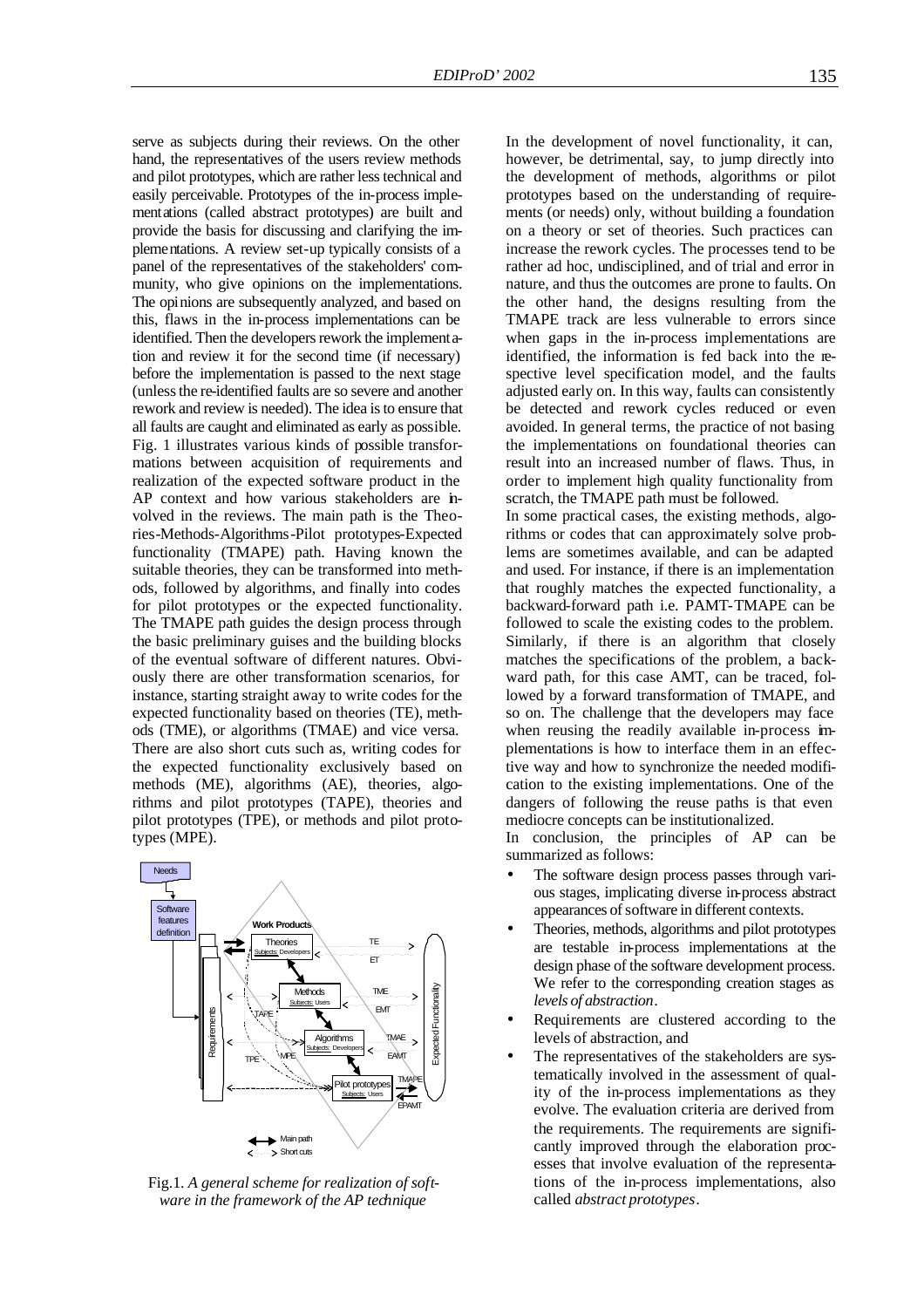#### **2.1.2. The Process**

AP is essentially the symbiosis of a methodology and software tools usage in the representation and review of preliminary implementations of CAD/CAM/CAE software. It furnishes the developers with a methodology for exploration and reasoning about the alternative solutions during conceptualization of functionality and systematically brings into the review floor various stakeholders of the envisaged software, namely various user groups, developers and other experts. It thus helps developers think far beyond their own experience and expertise and reach across stakeholders and other experts, to find solution to problems. It can also be regarded as a way of thinking that enables the developers to project and reflect the contents of their solution.

Fig. 2 shows the main activities in AP. AP comprises a Meta scheme that shapes the AP process among the levels of abstraction. It also consists of specific schemes for (i) shaping and directing activities within the individual levels, (ii) clustering requirements according to the levels of abstraction, (iii) finding weak spots in the in-process implementations and ranking of alternative solutions, and (iv) guiding the participation of the stakeholders in AP. These schemes are presented in detail in [14].

#### **2.2. Software Support**

The AP software has been developed based on the principles of AP covered in [14]. The AP software portfolio includes utilities for representation and processing of requirements, representation and processing of abstract prototypes, preparation of opinions gathering tool, and information analysis. Computers bring into AP the power to communicate, store and process information. The essence of AP being aided by computers is the marriage created by applying its underlying schemes and the strengths of computers to provide assistance to the developers or enhance their capabilities. The intention is to make the AP procedure highly knowledge intensive by including the requirements as well as knowledge about the problems and solutions in the AP software. This makes AP more effective in supporting software development process.



Fig. 2. *The AP process*

| Table 1. | Paths followed in the development of the |
|----------|------------------------------------------|
|          | studied software tools                   |

| Software tool                    | Paths<br>followed      | Result                                           |
|----------------------------------|------------------------|--------------------------------------------------|
| Speech input utility             | EPAMT/<br><b>TMAPE</b> | Requirements<br>fulfilled sufficiently           |
| Vague geometry modeler           | TMAPE                  | <b>Faster and efficient</b>                      |
| Mechanical behavior<br>simulator | <b>TAPE</b>            | Flexible as required                             |
| Photogrammetry                   | TMAPE                  | Many requirements<br>taken into<br>consideration |
| 3D points manipulation UI        | TMF                    | Worked as desired                                |
|                                  |                        |                                                  |

At the initial stages of the AP process, the role of the AP software is to support off-line preparation activities. These include (i) supporting acquisition of  $\mathbf{r}$ quirements, (ii) providing expert guidance, for instance, during the selection of the forms of representation of abstract prototypes or the subjects, and (iii) availing the AP knowledge and guidelines. In the late stages of the AP process, the AP software supports processing of field information. This yields results, which can be used in the identification of flaws and selection of the best dternative(s). The AP system also allows for requirements, abstract prototypes, and the analysis results to be stored for use during the development interval as well as in future projects. Also, the AP system serves as an online mentor that makes process practical by providing extensive guidelines, templates, and examples. It is important to emphasize that goal of the AP software has not been to achieve full automation of the AP process, but rather to provide software tools for assisting the developers in AP. Human interaction and supervision is always of enormous importance in AP. Detailed description of the AP software including its algorithms and utilities are available in [15].

### **3. CASE STUDIES**

This section summarizes the results of case studies on application of the AP concept. The case project was on development of software tools for supporting engineering design, namely shape conceptualization

> and reengineering of shape. Table 1 shows the case software tools, of which the design processes were studied, paths followed during their design, as well as the opinions given on the software products that resulted from following the indicated paths. As can be seen, different paths were followed, and this largely depended upon what kinds of solutions were known at the beginning of the design process. Nevertheless, ultimately in all cases the developers felt that the end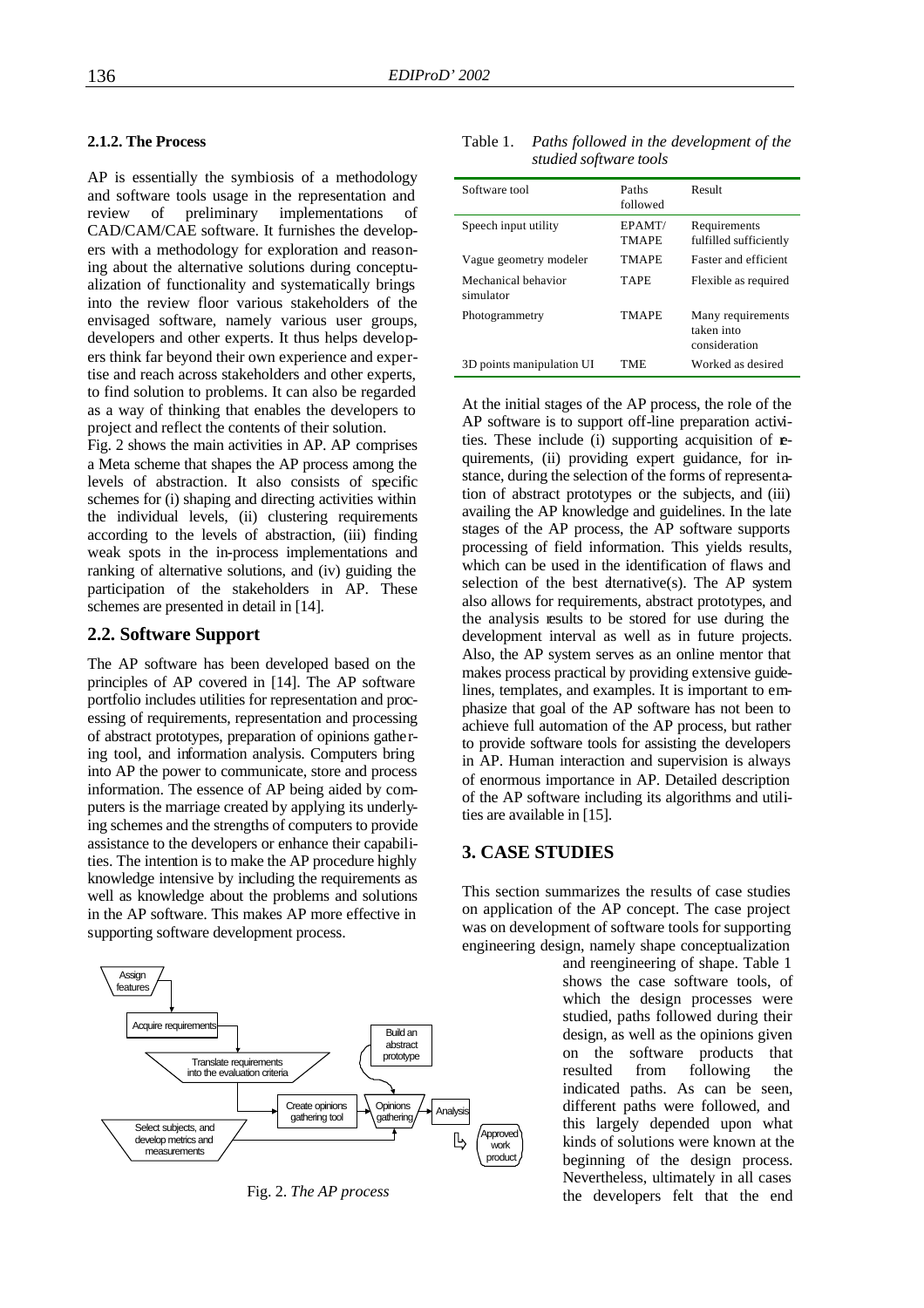products were developed as specified in the requirements model.

The quasi-automated procedure depicted in Fig. 2 was followed when reviewing theories, methods, algorithms or pilot prototypes. Many design phase in-process implementations have been reviewed, but due to space limitations we only explain, using examples, how the reviews were conducted. Detailed descriptions of the AP reviews can be found elsewhere, for example in [16]. When an in-process implementation had to be reviewed, its requirements were formulated; starting point being the pool of previously acquired requirements (at the preceding phase of requirements specification) stored in the AP system's database. The requirements were then made specific to the current stage of the design process and eventually transformed into evaluation criteria (that is, paraphrased into a language understandable to the targeted subjects). Fig. 3 shows typical examples of the evaluation criteria used in various levels of abstraction.

In each AP exercise, an information-gathering tool comprising of the evaluation criteria [Fig. 3] was prepared and sent out to the subjects representing the targeted stakeholders for completion. The opinions were subsequently analyzed and the levels of fulfillment of the evaluation criteria (that is by default the levels of fulfillment of the requirements<sup>1</sup>) as well as the acceptability of the in-process implementation in question determined.

|                 | Identifier The evaluation criterion Relevance <sup>#</sup>                     | $ \rho$ (03) | $Score^*$<br>$-\phi(03) - \chi(03)$ | Confidence <sup>!</sup> |
|-----------------|--------------------------------------------------------------------------------|--------------|-------------------------------------|-------------------------|
| $\overline{R}1$ | Each action in the<br>sequence has a succes-<br>sor                            |              |                                     |                         |
| R <sub>2</sub>  | Steps of an algorithm<br>precisely are defined                                 |              |                                     |                         |
| R <sub>3</sub>  | The algorithm termi-<br>nates after a finite<br>(required) number of<br>steps. |              |                                     |                         |
| R <sub>4</sub>  | The outcomes of each<br>stage are known                                        |              |                                     |                         |
| R <sub>5</sub>  | The sequence of actions<br>has a unique initial<br>action.                     |              |                                     |                         |

# 0 - Not Relevant; 1 - Fairy Relevant; 2 - Relevant; 3 - Very Relevant \* 0 - Not Fulfilled; 1 - Fairy Fulfilled; 2 - Fulfilled; 3 - Very Much Fulfilled ! 0 Not Confident at All; 1 - Fairy Confident; 2 - Confident; 3 - Very Confident

### Fig. 3. *A typical information-gathering tool*

The information gathering and analysis process can be described as follows. Subjects are required to specify the level of fulfillment of each requirement (φ), relevance of every requirement (ρ), and their confidence (*c*) [Fig. 4] on the information gathering form. The specified values depict how the subjects feel requirements have been fulfilled, are relevant,

 $\overline{a}$ 

and how accurate they responded respectively. For *m* review criteria used in an AP exercise in which *n* subjects participated, the total merit value **m**<sub>*T*</sub> for a solution proposal can be determined as follows:

$$
\mathbf{m}_{\Gamma} = \mathbf{V}_{i} \sum_{i=1}^{m} \sum_{j=1}^{n} \mathbf{f}_{ij} \mathbf{r}_{ij} \mathbf{c}_{ij}
$$

where  $\phi_{ij}$ ,  $\rho_{ij}$ , and  $\chi_{ij}$  are the level of fulfillment, the relevance, and the confidence about requirement *i* as expressed by subject *j*. and  $\omega_i$  is the weight assigned by the requirements engineer (the developer), which signifies the importance of the requirement *i*. The acceptability index  $(\alpha)$  is then defined as follows:



Fig. 4. *The evaluation scheme*

where,  $e_s = nm(f_{\text{max}}r_{\text{max}}c_{\text{max}})$  is the maximum possible total merit value.  $\phi_{\text{max}}$ ,  $\rho_{\text{max}}$ , and  $\chi_{\text{max}}$  are the maximum achievable values of  $\phi$ ,  $\rho$  and  $\gamma$ respectively.  $\alpha$  gives the developers clue on the extent to which the proposed solution compares to the ideal solution. Based on the values of *a*, the solution proposals can be ranked in pecking order of salience.  $m<sub>T</sub>$  values for requirements can also be

presented graphically i.e. used in plotting the  $\sigma$  − graph, while the collated φ values can be used in the generation of the  $\phi$  – diagram [see Fig. 5]. These graphs provide pictorial overview of the extents of fulfillment of requirements. The  $\rho$  and  $\chi$  values are also used in the determination of the *relevance* (Ρ) and *confidence* (Χ) indexes respectively as follows.



The P index indicates how relevant, in the opinions of the subjects, the review criterion and

<sup>1</sup> Each evaluation criterion consists of a tag called *identifier*, which is used for cross-referencing the evaluation criterion to the requirement it relates to. Based on this, the evaluation criteria can be correlated to the requirements.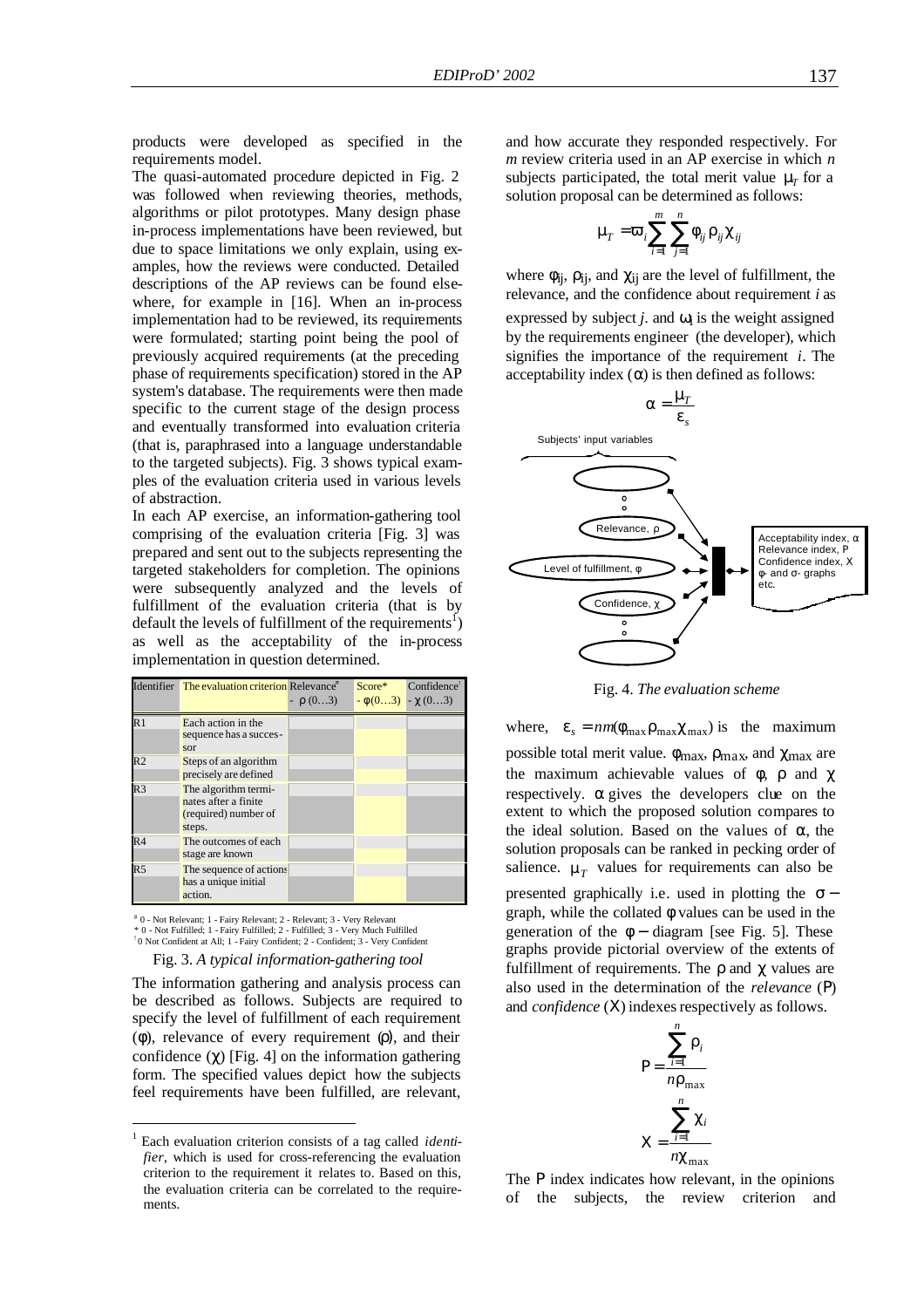consequently the requirement is, in regard to the ongoing AP exercise, while the Χ index indicates how confident the subjects have assigned  $\phi$  and  $\rho$ values, and how knowledgeable they are. Refer to [15] for further elaboration on the information gathering and analysis process.

Fig. 5 shows a typical plot of the levels of fulfillment of requirements. Further descriptions on how to prepare these graphs are well as on how to determine the acceptability, relevance and confidence indexes for in-process implementations are documented elsewhere, for example in [15-17]. These plots show relative levels of fulfillment of requirements by the in-process implementation, that is, to what extent the in-process implementation in question satisfy requirements. Based on these diagrams, the requirements that have not been fulfilled can clearly be distinguished, and the inprocess implementation improved while keeping an eye on the least fulfilled requirements.

projects, involvement of the clients in AP had to be delayed until after implementation of the pilot prototypes.

- Requirements for in-process implementations were highly transferable from task to task, and project to project. In most cases, the peer level general-purpose requirements were used unchanged in various AP experiments. The research-oriented case studies were conducted first, and the overwhelming numbers of the general-purpose requirements for the in-process implementations were used unchanged in the industrial case study.
- The application cases have attested that the AP methodology can effectively help CAD/CAM/CAE software developers at the design phase to (i) work in an orderly and guided manner, (ii) quickly acquire requirements for the in-process implementations, and (iii) systematically review



Fig. 5: *A typical plot of the levels of fulfillment of requirements*

The lessons learned from case studies can be summarized as follows.

- In all application cases, the Theory-Methods-Algorithms-Pilot prototypes (TMAP) paradigm was intuitively followed, but not necessarily in a strict singular order. The tracks pursued largely depended on in what form the solution was initially available.
- Comprehensive understanding of foundational engineering principles was always necessary when designing CAD/CAM/CAE software. This was always the case, even for problems that had high-fidelity initial solutions. Algorithms or codes for the building blocks of CAD/CAM/CAE software were adapted and used only after thorough investigation, and even after modifying underlying theories or methods.
- Involvement of clients in the reviews at the 'methods' abstraction level, especially in highly technical and scientific CAD/CAM/CAE software projects, was seen by some developers as rather unfeasible. This was because introducing highly technical and scientific concepts to clients required a lot of efforts, and it was difficult to make them understand such concepts as the developers wished. For such

the in-process implementations, by involving various CAD/CAM/CAE software stakeholders as the evaluation subjects. It has been observed that the AP procedure provides a framework for determination of adequacy of the in-process implementations at the design phase and helps in the identification of weak spots*.*

- There have been skepticisms on the reliability of AP metrics and measurements. In measuring the acceptability of the in-process implementations or the extent to which they fulfill requirements, some users questioned the objectivity of the collected data, and pointed to composition of the review panels and completeness of review criteria as the reasons behind their skepticism<sup>2</sup>.
- Some of the developers who used the AP methodology and software tools could not immediately understand what a theory or a method means, or differentiates theories from

 $\frac{1}{2}$  In general terms, skepticism on metrics and measurements is common in many software development projects or organizations. Nevertheless, it is understood that without metrics it is impossible to know how well various products have been implemented.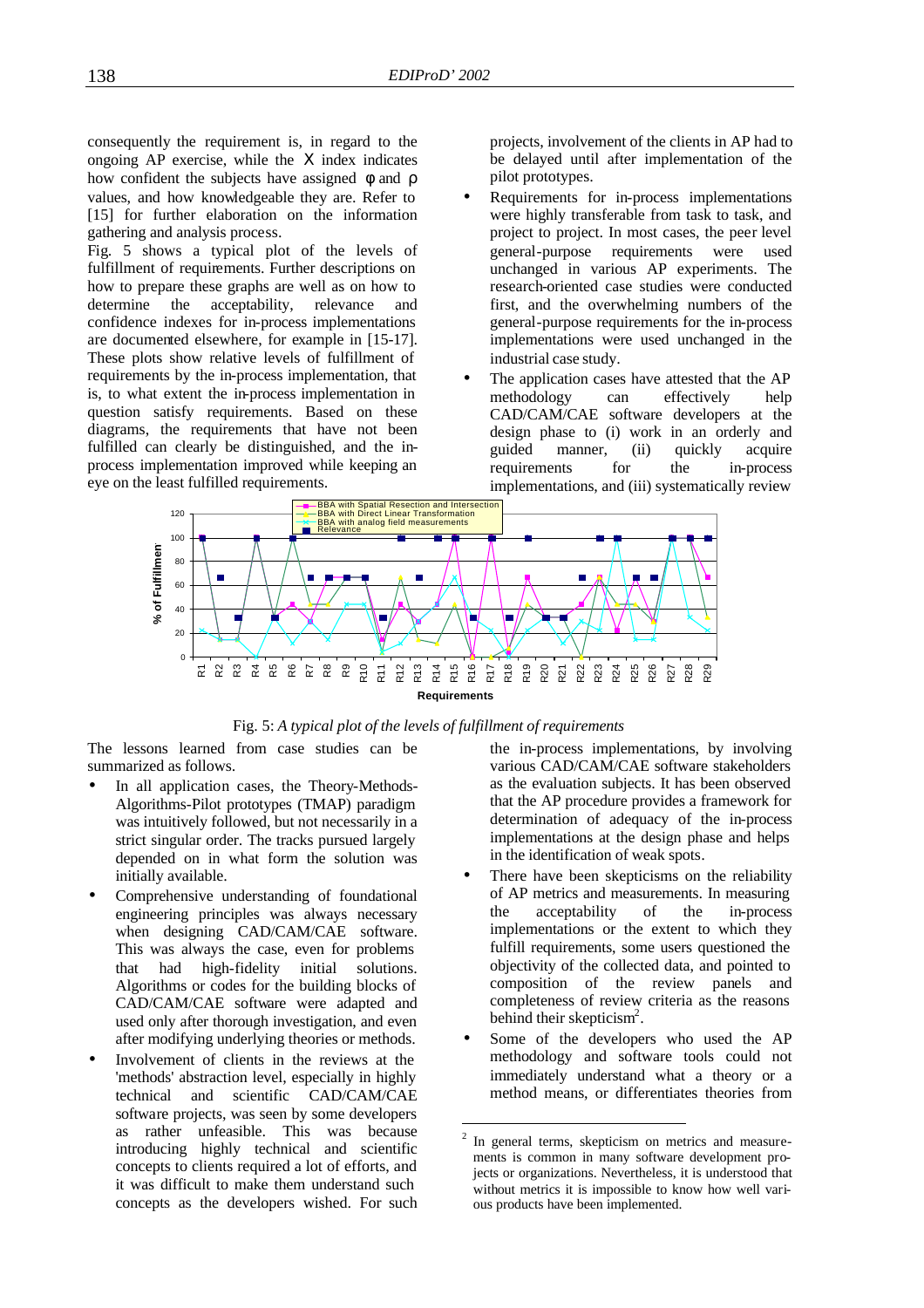methods straight away. Often it was necessary to provide definitions. Perhaps this is due to the fact that theories and methods are not commonly recognized as intermediate inprocess implementations in the existing software development models. Products of the later CAD/CAM/CAE software design stages (namely, algorithms and pilot prototypes) were, however, easily distinguishable.

The AP concept appeared to work slightly more convincingly in the industrial CAD/CAM/CAE software project than in the research oriented CAD/CAM/CAE software project. This can be attributed to the nature of the projects. In the industrial CAD/CAM/CAE software project, the needs and the requirements were much clearer and testable, while in the research oriented CAD/CAM/CAE software project, the needs and the requirements were somewhat vague and sometimes some of them were rather difficult to test. Nevertheless, it can be said that the philosophy of AP was evenly appreciated in research oriented as well as business oriented CAD/CAM/CAE software project.

A questionnaire survey was carried out to investigate the acceptability of the AP concept. The developers and various subjects involved in the AP reviews were asked to indicate how effective AP helped or support various aspects. A rating scale of *0 to 3* for *not effective, fairly effective, effective, and very effective* respectively was adopted. Statistics shows emphatically that the respondents believed that it is a useful strategy. All respondents indicated that it is effective (80%) or very effective (20%) in shaping and directing activities at the design phase of the software development processes while over 80% felt that it is effective or very effective as a preimplementation testing strategy. Over 50% of the respondents indicated that it effectively or very effectively helps identification of weak spots in the design phase in-process implementations.

## **4. CONCLUDING REMARKS AND FUTURE WORK**

A new strategy to reduce the number of faults in the design phase of the software development process has been developed. The AP strategy has in the first place been designed as a general procedure for preimplementation testing of any CAD/CAM/CAE software. The idea is to introduce review cycles early on and interweave them in the design process. This can ultimately help reduce flaws. The application case studies presented in the previous section illustrate two ways of using the AP strategy, namely, (i) as a model for directing the development and review activities at the design phase; and (ii) as a technique for keeping requirements and constraints aboard when designing CAD/CAM/CAE software. There can, however, be other application avenues.

For instance, it can be used as a technique for systemization of the involvement of various stakeholders and as a framework for progressively introducing methods and software into the industry. Bringing into the review floors the representatives of the future users to serve as members of the review panels manifests the later application orientation.

The application case studies have shown that AP effectively supports the developers in exploring the suitability of the design phase in-process implementations. It has been demonstrated that it (i) offers a platform for shaping and directing software design activities and for systemization of the involvement of various stakeholders in checking progressively if requirements are being satisfied when designing software; (ii) provides means for identification of weak spots in the in-process implementations and measuring how well they have been developed, thus offering means for early recognition of the needs for enhancement; (iii) enables investigation and consideration of the aims, possibilities, and various aspects in a systematic way early on, (thus, bad decisions that could otherwise jeopardize software project can therefore not be institutionalized), and (vii) provides a systematic way for selecting and enhancing solutions. It can be said that AP reduces the imperfections that often lead to rework of poorly engineered software as well as the susceptibility of the software design processes to errors. As a result of application of this technique, only proofed and reliable theories, methods and algorithms can be institutionalized. The application of this strategy can ultimately warrant creation of usable and low risk software.

What is perhaps most different is the structured levels-wise prototyping and reviews of the design phase in-process implementations and systematic involvement of various stakeholders in this. Giving them chance to express their opinions about the implementations helps reduce the risk of developing substandard CAD/CAM/CAE software. For the AP methodology to be more successful, it needs to be integrated with suitable metrics, an appropriate software process model, and complemented with traditional verification and validation techniques. It is; however, fair to mention that the AP methodology has not yet been tested in many practical situations. Further modest enhancements may certainly be required, and more tests need to be conducted before it is put in use in real world situations.

In spite of the contributions of this work, still there are open research issues to address in order to achieve the goal of having a more effective methodology for pre-implementation testing of CAD/CAM/CAE software tools, or extending the usability of the achieved results. To enhance the AP concept and to widen its application domain, further research needs to be carried out in various directions, for instance, to: